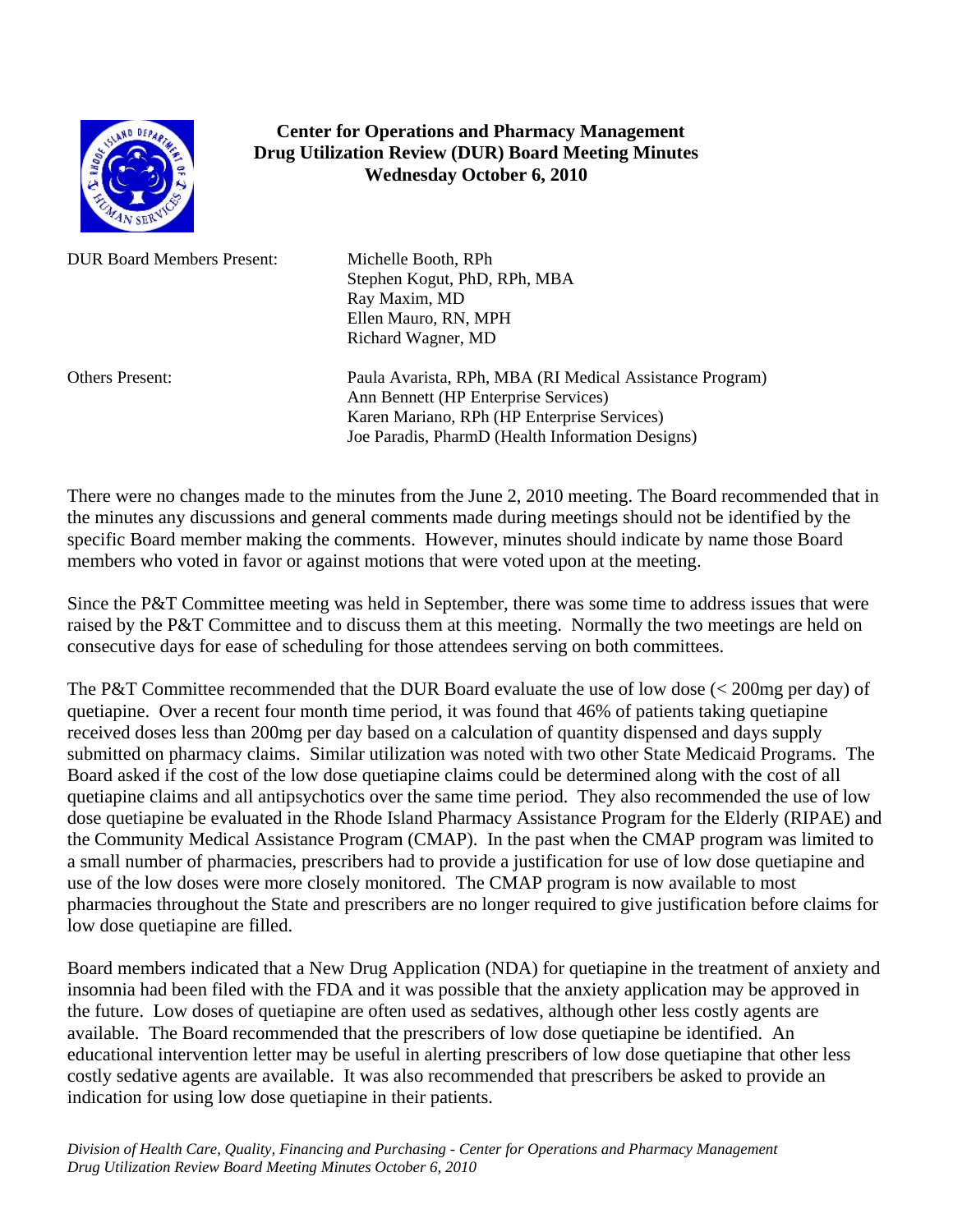Board members also cautioned that healthcare should be looked at as an integrated approach and not to focus solely on pharmacy costs. An evaluation of medical data should also be done in conjunction with an evaluation of pharmacy claims data. It is difficult to determine how the use of a specific medication for a non-indicated diagnosis has an impact on the overall healthcare of a particular patient. For example, many of the patients on low dose quetiapine may also be on other antipsychotics and other mental health agents. The impact of prescribing low dose quetiapine in these patients, with respect to their overall care, would be difficult to measure.

The P&T Committee raised concerns that tacrolimus (Protopic<sup>®</sup>) and pimecrolimus (Elidel<sup>®</sup>) may be inappropriately used without a prior trial of a corticosteroid as required by the prior authorization criteria in place. Data were evaluted over the previous four months and it was found that only seven patients had claims for pimecrolimus (Elidel<sup>®</sup>) and fourteen had claims for tacrolimus (Protopic<sup>®</sup>). All patients taking tacrolimus (Protopic<sup>®</sup>) and four of the seven patients taking pimecrolimus (Elidel®) had prior or concurrent claims for corticosteroids. Due to the low utilization of these drugs, there was no further action recommended by the DUR Board.

The P&T Committee also recommended that the utilization of rosiglitazone (Avandia<sup>®</sup>) be evaluated due to the recent FDA action significantly limiting its use. It was found that only ten patients had clams for the drug over the most recent four months. The DUR Board recommended that the Medicaid Program consider contacting prescribers of the drug. However, since the use of the drug is very limited and the drug will have restricted access as a result of the FDA action, alerting prescribers may not be necessary.

An evaluation of the Connect Care Choice population was conducted to determine the use of beta blockers in patients who had a history of myocardial infarction (post MI) or ischemic heart disease and the use of antidepressants in patients with a diagnosis of depression. The use of beta blockers in patient that were post MI was found to be 68% which was noted to be lower than national statistics. Possible explanations to this were discussed and included the fact that patients with diagnoses that are contraindication to beta blocker use were not excluded. Also there is a continued misunderstanding that beta blockers are contraindicated in patient with diabetes. The Medicaid Program will follow up with nurse case managers to attempt to improve the use of beta blockers. The Board also recommended that the Medicaid Program consider alerting those prescribers who are not utilizing beta blockers in their post MI patients. The Board also recommended that the Medicaid Program evaluate the use of aspirin in the post MI population. This evaluation of beta blocker use will be repeated annually. The Board also recommended that nitrates could be used as a drug marker for ischemic heart disease in future evaluations.

In the Connect Care Choice population 71% of patients with a diagnosis of depression were found to have current claims for an antidepressant. It was noted that many primary care providers may still be reluctant to code for a diagnosis of depression since in the past many health plans would not reimburse providers based on a depression diagnosis. This evaluation of antidepressant use will also be repeated annually.

A general overview of the Connect Care Choice Program was also discussed. Currently there are approximately 2,500 patients enrolled. Patients with the following chronic conditions are eligible for the Program, diabetes, COPD, sickle cell, asthma, psychiatric disorders and coronary artery disease. Approximately 60% of patients have two chronic conditions in addition to a psychiatric disorder. Patients risk of adverse outcomes is evaluated and high risk patients are assigned a nurse care manager. Each nurse is responsible for anywhere from 150 to 200 patients.